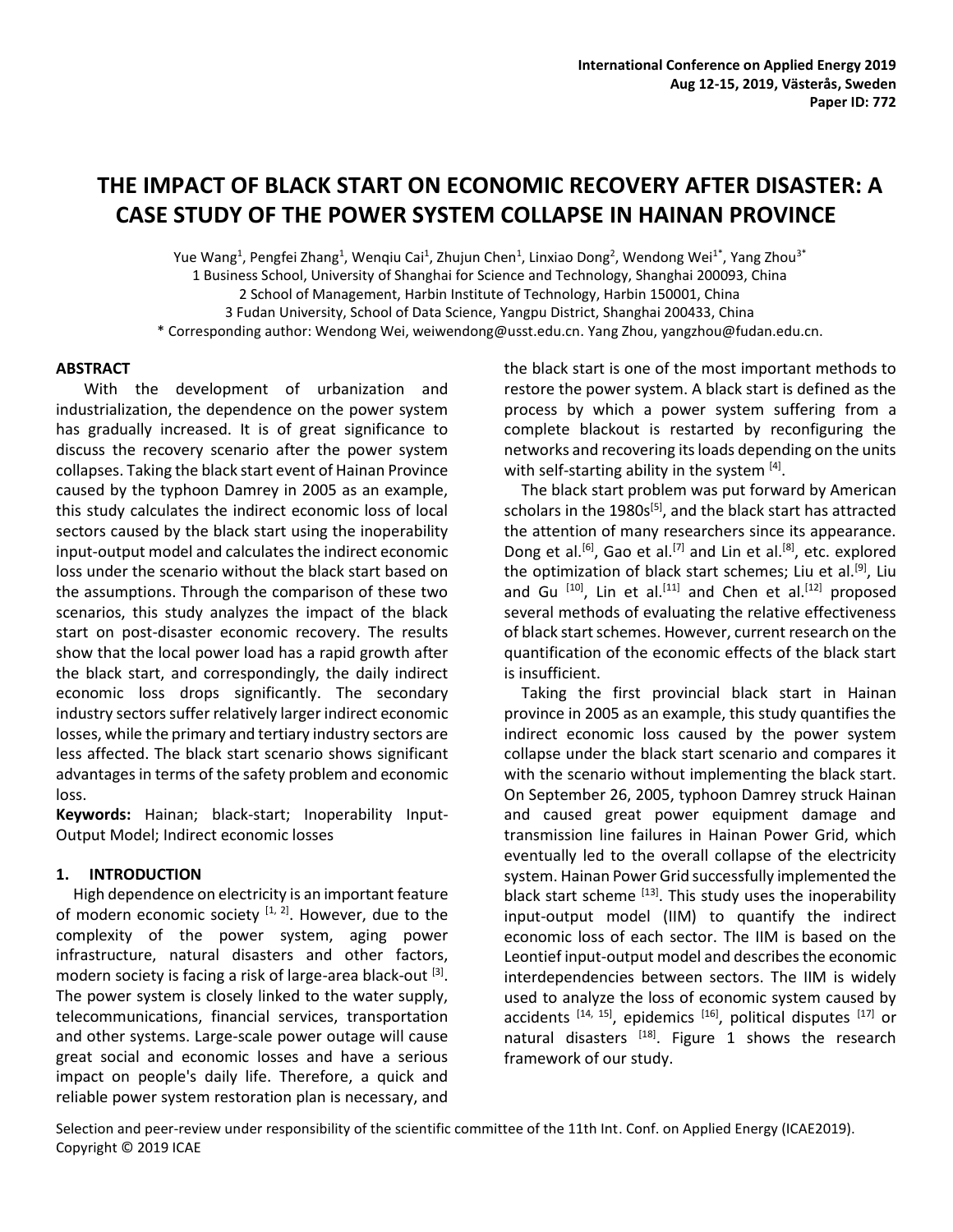

Fig. 1 The framework of this study

#### **2. METHOD AND DATA SOURCES**

*2.1* The inoperability input-output model (IIM)

Direct economic loss caused by natural disasters or accidents cannot be reduced through post-disaster recovery behavior. Therefore, this study focuses on indirect economic loss, which can be reduced by positive measures. Exterior collapse<br> *X* Analysis of Black<br>
Collapse<br> *X* Characteristics of Black<br> *X* Excevery<br> *X* Characteristics of Black<br> *X* Excevery<br> *X* in 1958, Ghosh propul-<br> *X* the client distribution<br> *X* the direct distributi  $\alpha$ *i* output model (iiivi)<br>caused by natural di<br>educed through pos<br>refore, this study for<br>which can be reduced bibrium equation relat<br>ibrium equation relat<br> $AX + Y$ <br>ne total output column<br>and column vector, an<br>efficient ma *n* atural disasters or<br>
rough post-disaster<br>
s study focuses on<br>
e reduced by positive<br>
ation relationship in<br>
(1)<br>
put column vector, Y<br>
i vector, and A is the<br>
atrix which can be<br>  $\frac{y}{y}$ <br>
(2)<br>
of products of sector<br>

There is a basic equilibrium equation relationship in the input-output model:

$$
X = AX + Y \tag{1}
$$

Where *X* represents the total output column vector, *Y* represents the final demand column vector, and *A* is the direct consumption coefficient matrix which can be expressed as:

$$
A = (a_{ij})_{n \times n} = \left(\frac{x_{ij}}{x_j}\right)_{n \times n}
$$
 (2)

Where *aij* represents the quantity of products of sector *i* needed to produce one unit output of sector *j*.

Equation (1) can be further transformed into the following form:

$$
X = (I - A)^{-1}Y \tag{3}
$$

where (I-A)<sup>-1</sup> is called the Leontief inverse matrix.

The inoperability is defined as the degree of system function failure, which can reflect the severity of the impact of extreme events on the economic system. We use *Q* to represent the inoperability: ior. Therefore, this study focuses on<br>ic loss, which can be reduced by positive<br>sic equilibrium equation relationship in<br>t model:<br> $X = AX + Y$  (1)<br>esents the total output column vector,  $Y$ <br>inal demand column vector, and A is

$$
Q = diag\left(\hat{x}\right)^{-1} \cdot \left(\hat{x} - \tilde{x}\right) \tag{4}
$$

Where  $\hat{x}$  is output under normal circumstances and is the output after the power system collapse.

According to equation (1) and (4), we can get the Inoperability Input-Output Model based on the decline of power supply:

$$
Q = A^*Q + Y^* \tag{5}
$$

$$
Q = \left(I - A^*\right)^{-1} Y^* \tag{6}
$$

 $Q = A^*Q + Y^*$  (5)<br>=  $(I - A^*)^{-1}Y^*$  (6)<br>nts the change in final demand, and<br>trix calculated by input-output data  $Q = A^*Q + Y^*$  (5)<br>  $Q = (I - A^*)^{-1}Y^*$  (6)<br>
sents the change in final demand, and<br>
matrix calculated by input-output data.<br>
alculated as follows:<br> *diag*  $(\hat{y})^{-1} \cdot (\hat{Y} - \hat{Y})$  (7)  $Q = A^*Q + Y^*$  (5)<br>=  $(I - A^*)^{-1}Y^*$  (6)<br>nts the change in final demand, and<br>trix calculated by input-output data.<br>ulated as follows: Where *Y \** represents the change in final demand, and *A \** is an incidence matrix calculated by input-output data. *Y \** and *A \** can be calculated as follows:

$$
Y^* = diag(\hat{y})^{-1} \cdot (\hat{Y} - \tilde{Y})
$$
 (7)

$$
A^* = diag\left(\hat{x}\right)^{-1} \cdot A \cdot diag\left(\hat{x}\right) \tag{8}
$$

Where  $\hat{Y}$  is the final demand under normal circumatances and  $\hat{Y}$  is the final demand after the power system collapse.

**Example the set of this study**<br>
(and the set of the set of the set of the set of the set of the set of the set of the set of the set of the set of the set of the set of the set of the set of the set of the set of the set = = A  $\frac{1}{4} = diag(\hat{x})^{-1} \cdot A \cdot diag(\hat{x})$  (8)<br>
(asset accousines and  $P$  is the final demand under normal<br>
(asset accousine the space of the study to the study the direct of this study the direct of this study the direct of the lend  $Q = A^*Q + Y^*$  (5)<br>  $Q = (I - A^*)^{-1}Y^*$  (6)<br>
represents the change in final demand, and<br>
ence matrix calculated by input-output data.<br>
1 be calculated as follows:<br>  $Y^* = diag(\hat{y})^{-1} \cdot (\hat{Y} - \tilde{Y})$  (7)<br>  $A^* = diag(\hat{x})^{-1} \cdot A \cdot diag(\hat{x})$  (8  $Q + Y^*$  (5)<br>  $A^*$   $\Big)^{-1} Y^*$  (6)<br>
change in final demand, and<br>
culated by input-output data.<br>
as follows:<br>  $\Big(\hat{Y} - \tilde{Y}\Big)$  (7)<br>  $\cdot A \cdot diag\left(\hat{x}\right)$  (8)<br>
demand under normal<br>
the final demand after the<br>
d a new input-out In 1958, Ghosh proposed a new input-output model based on the Leontief model. This new model can reflect the relationship between initial input and total output by the direct distribution coefficient, so it is also known as a supply-driven input-output model. The direct distribution coefficient matrix *H* can be expressed as follows: *T*  $g(\hat{x})^{-1} \cdot A \cdot diag(\hat{x})$  (8)<br> **E** final demand under normal<br>  $\hat{Y}$  is the final demand after the<br> *T* is the final demand after the<br> *T* is the final demand after the<br> *T* is the final demand after the<br> *T* **E** is new m The final demand under normal<br>
1  $\hat{Y}$  is the final demand after the<br>
prepoposed a new input-output model<br>
prepoposed a new input-output model<br>
tief model. This new model can reflect<br>
tween initial input and total outpu  $P(X) \rightarrow A \cdot diag(X)$  (8)<br>
• final demand under normal<br>  $\hat{Y}$  is the final demand after the<br>
se.<br>
coposed a new input-output model<br>
f model. This new model can reflect<br>
reen initial input and total output by<br>
n coefficient, so

$$
H = (h_{ij})_{n \times n} = (x_{ij}/x_i)_{n \times n}
$$
 (9)

Then we can get the column balance as follows:

$$
X = H^T X + V \tag{10}
$$

Where *X* represents the total input vector and *V* is the column vector of the initial input (such as labor, wages, taxes, rents, etc.).

In Ghosh's input-output model, the supply-driven Inoperability Input-Output Model can be expressed as:

$$
P = \left(I - H^{T^*}\right)^{-1} V^* \tag{11}
$$

Therefore, this study focuses on<br>
Significant be reduced by positive the several degree of section<br>
1 *X* =  $H^T X$ <br>
quilibrium equation relationship in<br>
del:<br>  $X = AX + Y$  (1)<br>
there *X* represents the total<br>
del:<br>  $X = AX + Y$  (1) Where *P* is the inoperability of the change in cost price due to the change of initial input, *V \** represents the change of initial input, and *H T\** is the incidence matrix calculated by input-output data. *H T\**can be expressed as follows: *i i i LOSS x p* = (13)

$$
H^{T^*} = diag\left(\hat{x}\right)^{-1} \cdot \left(A^*\right)^T \cdot diag\left(\hat{x}\right) \tag{12}
$$

Indirect economic loss refers to the loss caused by the decline of industrial output caused by extreme events. Thus, indirect economic loss can be estimated as follows:

$$
LOSS = \sum_{i} x_{i} p_{i}
$$
 (13)

Where  $x_i$  is the total output of sector  $i$ ,  $p_i$  is the abnormal degree of sector *i*, and *LOSS* is the total loss caused by extreme events.

*2.2* Data Sources

It though post-dissate<br>
this study focuses on Then we can get the column balance as follows:<br>
this study focuses on Then we can get the column balance as follows:<br>
Where X represents the total input (such as labor, wage  $\tilde{x}$  which has the industrial situation closest to that in 2005. Due to the lack of an input-output table in 2005, we use the 2007 input-output table of Hainan in this study, The input-output table of Hainan is derived from the National Bureau of Statistics<sup>[19]</sup>. Power load data of the black start scheme in Hainan are obtained from the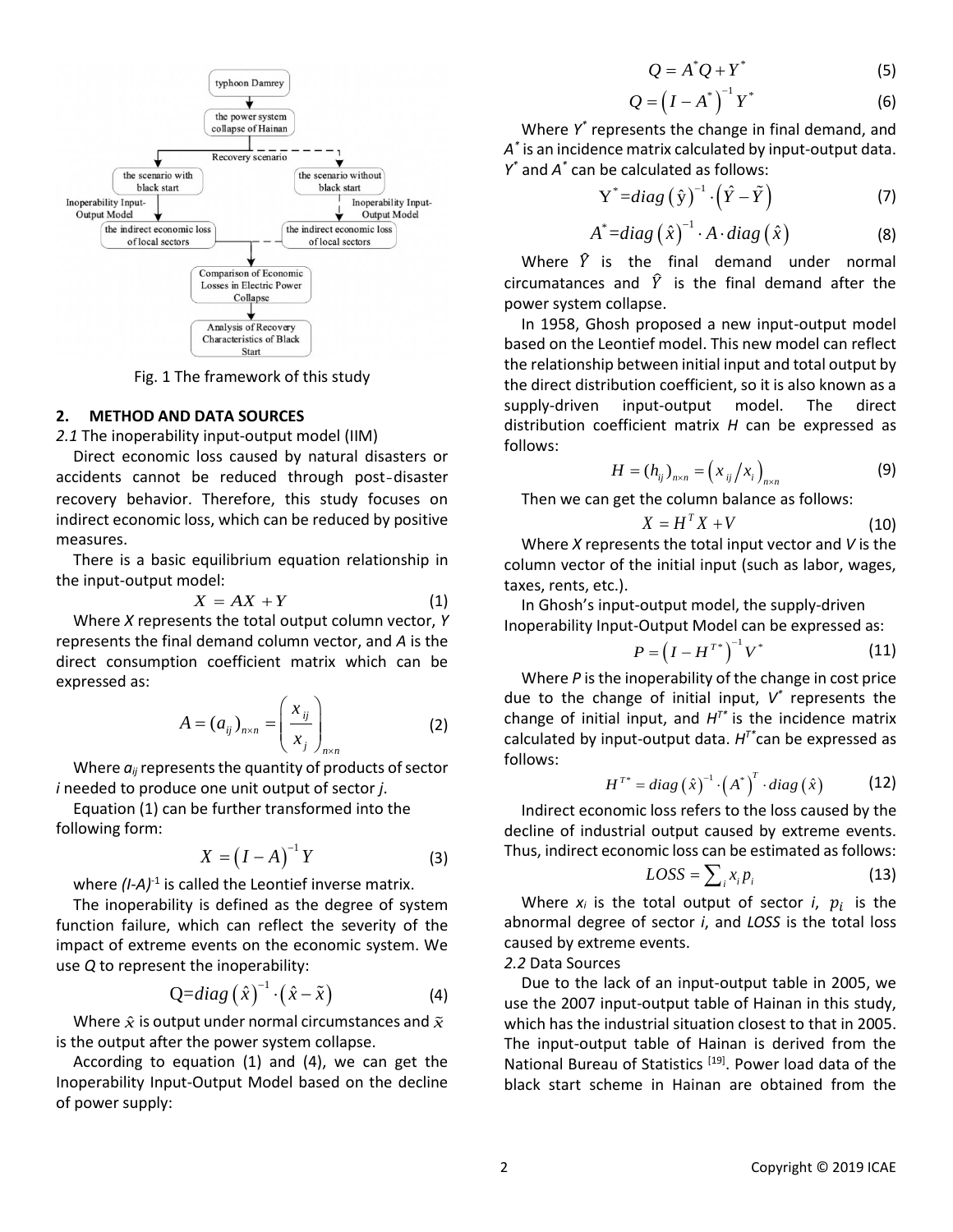existing literature [13, 20]. We assume that the power load of the scenario without the black start recovers linearly.

### **3. RESULTS AND DISCUSSION**

*3.1* The indirect economic loss caused by the power system collapse

Hainan's power system collapse began on September 26, 2005, and the power load of Hainan Power Grid was completely recovered by October 9, 2005, after 14 days. As shown in Figure 2, there is a total indirect economic loss of 30.2 billion yuan caused by the collapse of the Hainan power system. Due to the rich experience of black start simulation, the Hainan power grid immediately adopted the black start scheme after the power system collapsed and achieved success. According to the results, on September 26, 2005, the first day of the typhoon landing, the entire Hainan Power Grid was in a state of blackout, so the indirect economic loss on the first day was the highest, reaching 47.4% of the total loss. On the second day, the electricity load was restored to 80% of the normal load. The indirect economic losses of the first two days totaled 18.14 billion yuan, accounting for approximately 60% of the total indirect loss. On September 29, the fourth day of the typhoon landing, Hainan Power Grid recovered to 90% of the normal load, most regions in Hainan had left the blackout state, and the indirect economic loss was effectively controlled.



Fig. 2 The electrical load recovery and the indirect economic loss in Hainan

*3.2* The impact of power collapse on the sectors under the black start

Different sectors have different degrees of dependence on electricity, so the indirect economic losses of different sectors caused by the power collapse are also different. Figure 3 shows the ten sectors with the largest indirect economic losses caused by the collapse of the power system in Hainan with the implementation of the black start.



Fig. 3 The 10 sectors with the largest indirect economic loss caused by the power system collapse in Hainan

In general, the secondary industry is the most affected, with indirect economic loss of up to 26.1 billion yuan, explaining 87% of the total indirect economic loss. The indirect economic loss of the tertiary industry accounts for 12%, and the primary industry is the least affected, with an indirect loss of approximately 400 million yuan, accounting for only approximately 1%.

*3.3* The comparison of economic losses under the scenarios with and without the black start

According to the prediction of the Hainan power grid, the recovery would take 25 days if the black start scheme were not implemented. Therefore, we assume that the recovery of the power load increases linearly; that is, 4% of the electrical load per day is restored. Using the inoperability input-output model, we can calculate the indirect economic losses of all sectors in Hainan without the implementation of the black start scheme. There will be an indirect economic loss of 229.1 billion yuan, approximately 7.6 times the indirect economic loss under the black start scheme. Through the comparison of the two scenarios in Figure 4, it is found that the black start scheme has a significant acceleration effect on economic recovery.



Fig. 4 Comparison of indirect economic loss under the scenarios with and without black start